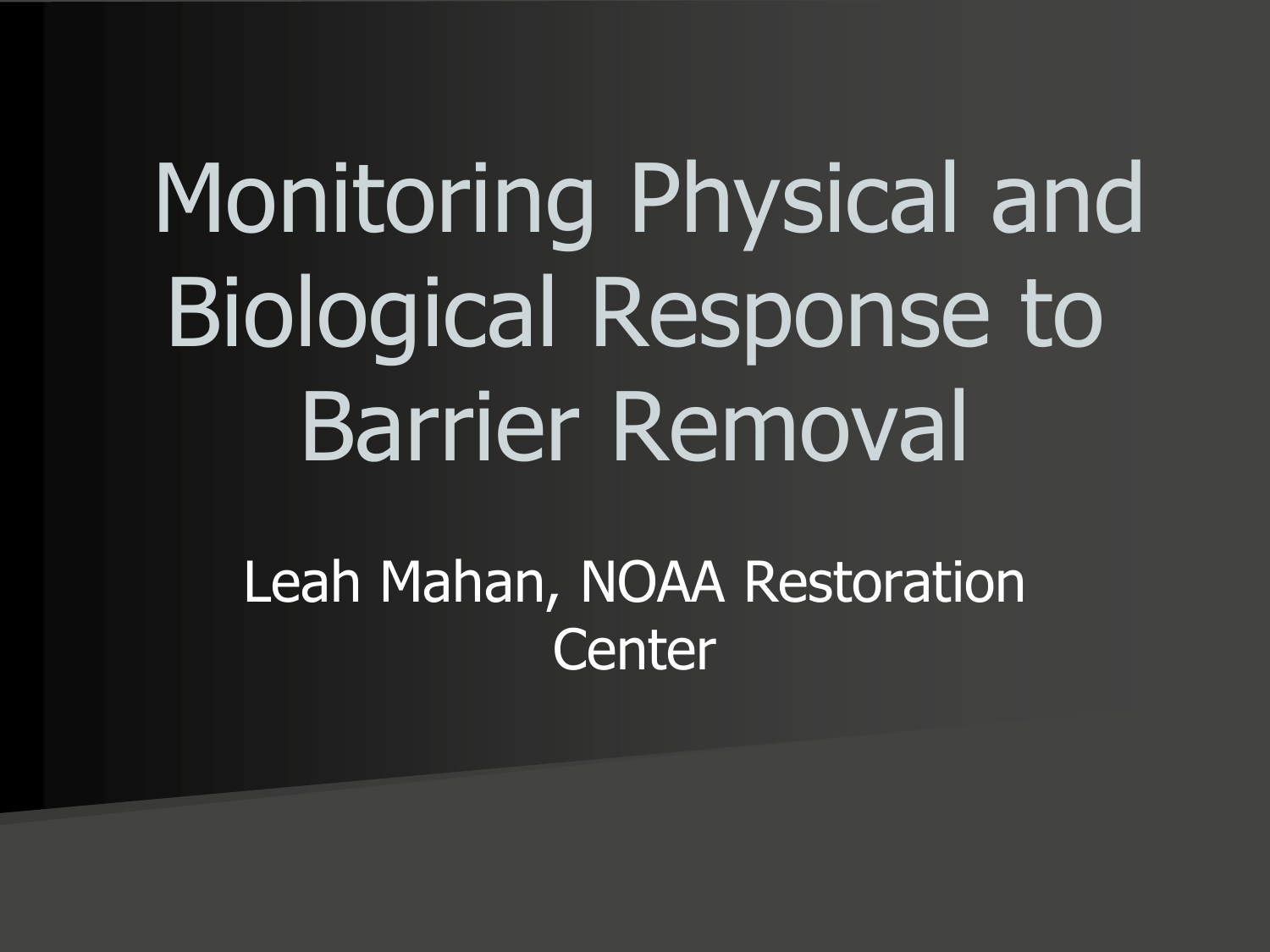### NOAA's Fish Passage **Monitoring**

#### "Tier 1"

■

- Was the project built as designed?
- Does the site meet fish passage criteria?
- Fish Presence/absence upstream before and after the project
- Did it remove a safety hazard?
- Did it change recreational opportunities?
- Did it change annual maintenance costs?
- **T** "Tier 1" worksheet for projects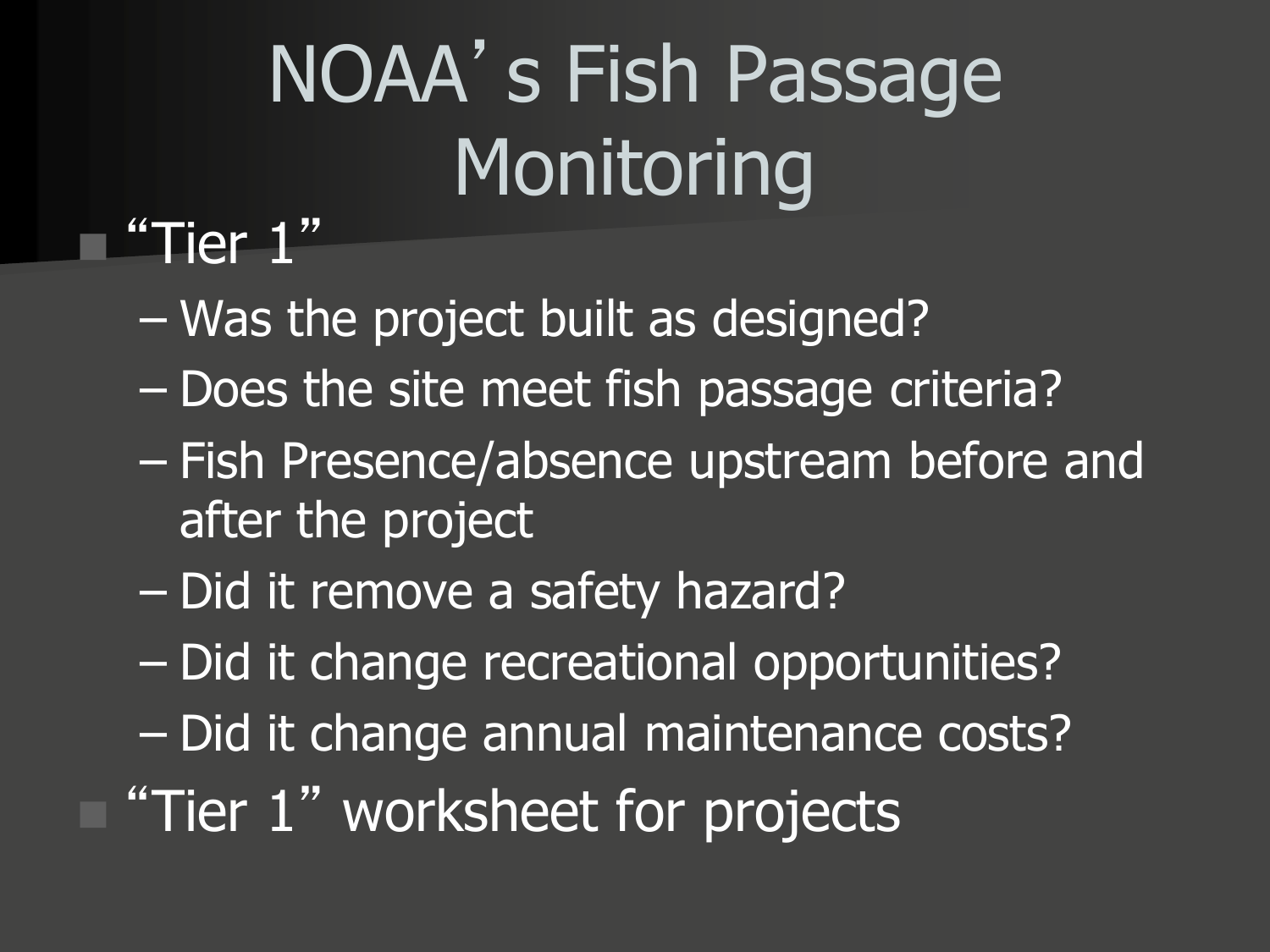### NOAA's Fish Passage Monitoring

- **T** "Tier 2" Monitoring
	- Biological, physical
	- Long-term
- **T** "Tier 2" questions
	- Before and after barrier removal
	- Is there a spatial or temporal change in
		- spawner abundance
		- **u** juvenile abundance
		- Juvenile and spawner distribution
		- Habitat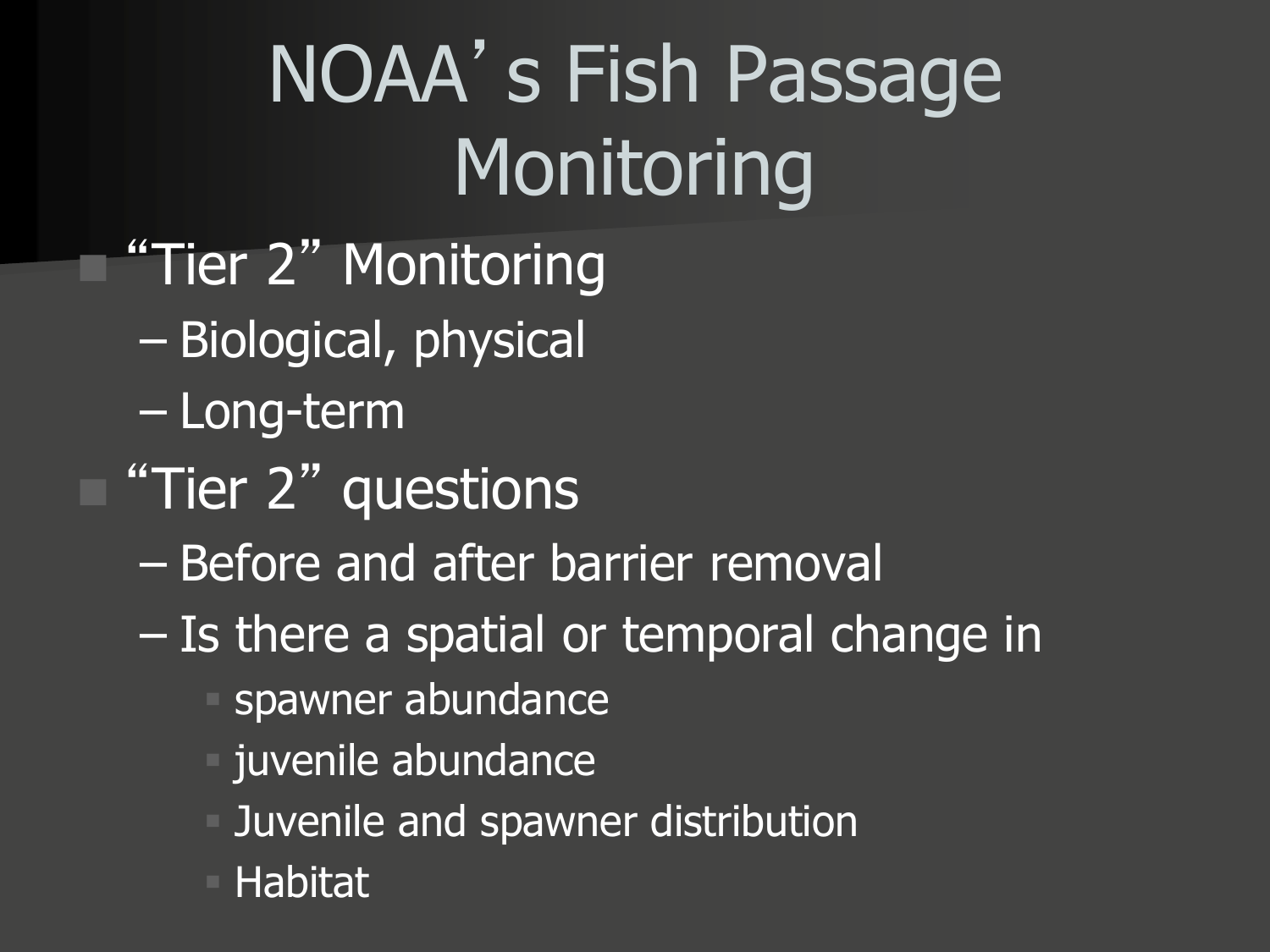### "Tier 2" methods

#### **Ninter Spawner Surveys**

- Juvenile abundance and distribution surveys
	- Summer and (sometimes) winter
	- E-fishing, go-pro underwater camera, snorkel, outmigrant trapping
- Habitat characterization (habitat typing)
	- Flow measurements
	- Spawning substrate characterization
	- Rearing habitat characterization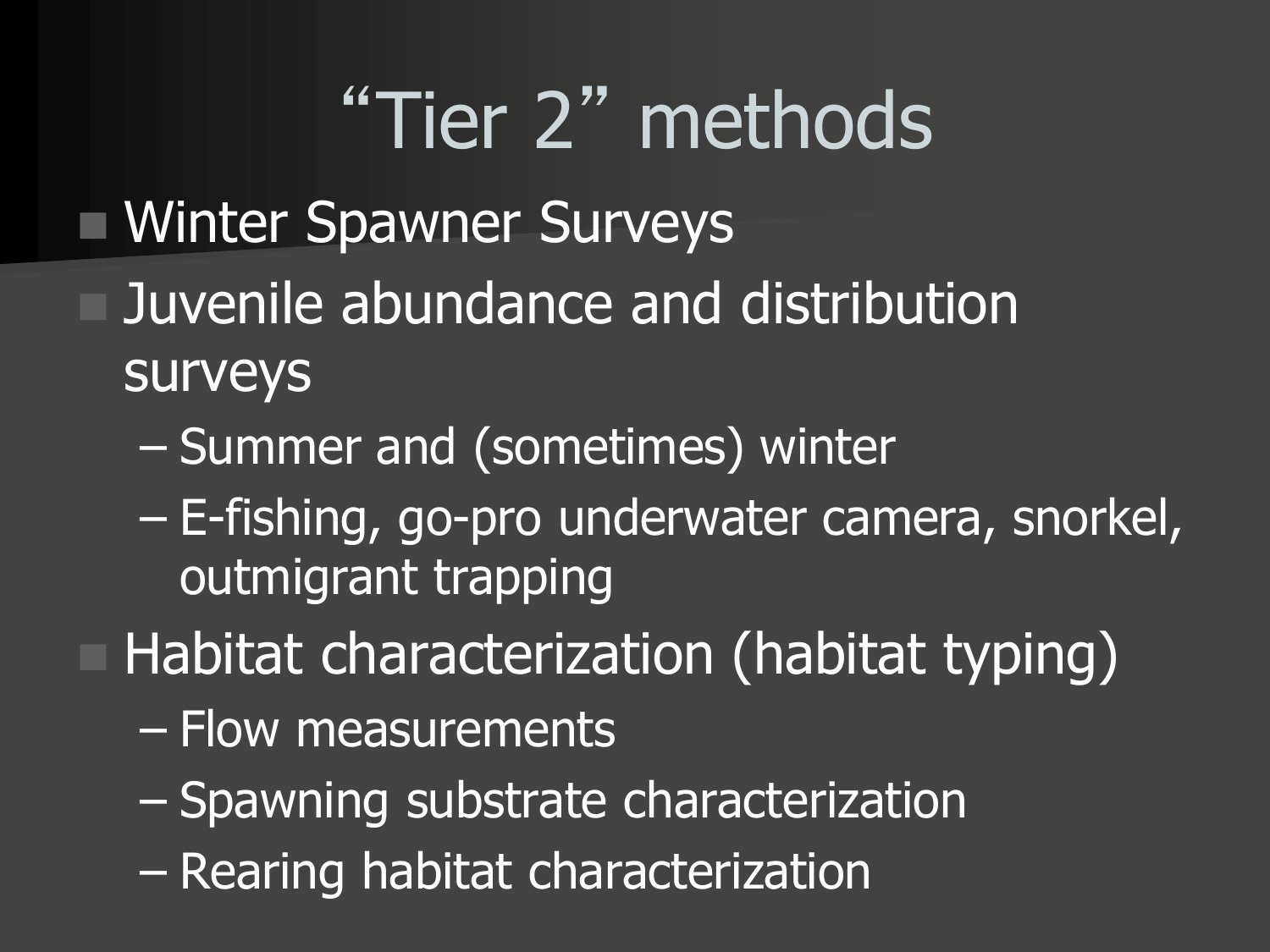# "Tier 2" Project Sites

#### **Completed**

- Glenbrook Gulch (Mendocino)
- Frykman Gulch (Mendocino)
- Ryan Creek (Mendocino)
- Willow Creek (Sonoma)
- Hostler Creek (Trinity)
- Little Browns Creek (Trinity)

#### Future

- Quarry Creek (Humboldt)
- Essex Gulch (Humboldt)
- Fish Creek (Humboldt)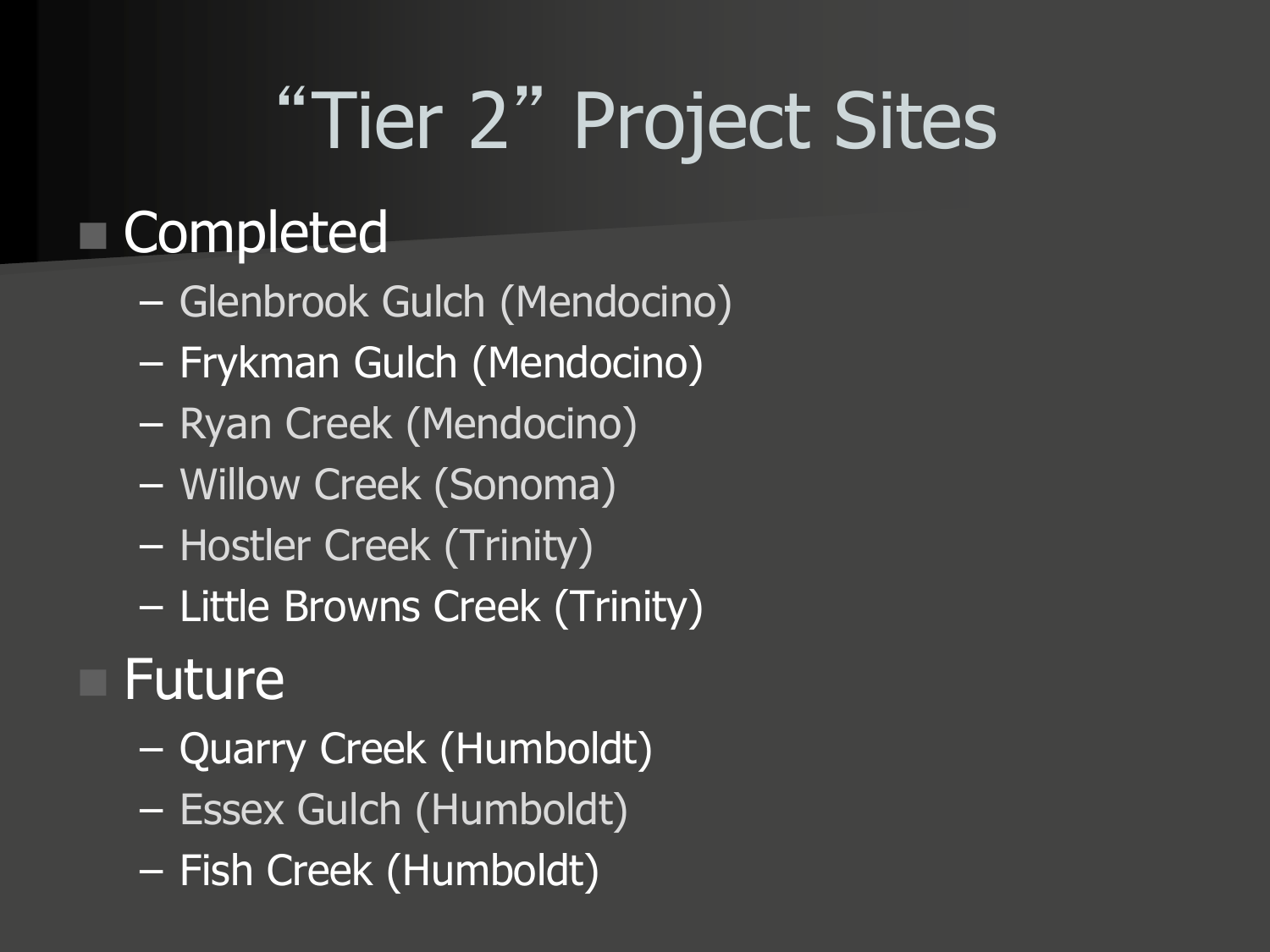## "Tier 2" monitoring avenues

- **Funds for monitoring built into project** grant
	- NOAA Restoration Center contract with Ross Taylor and Associates
	- Project proponent monitoring
	- Larger watershed monitoring
		- DFW
		- UC Cooperative Extension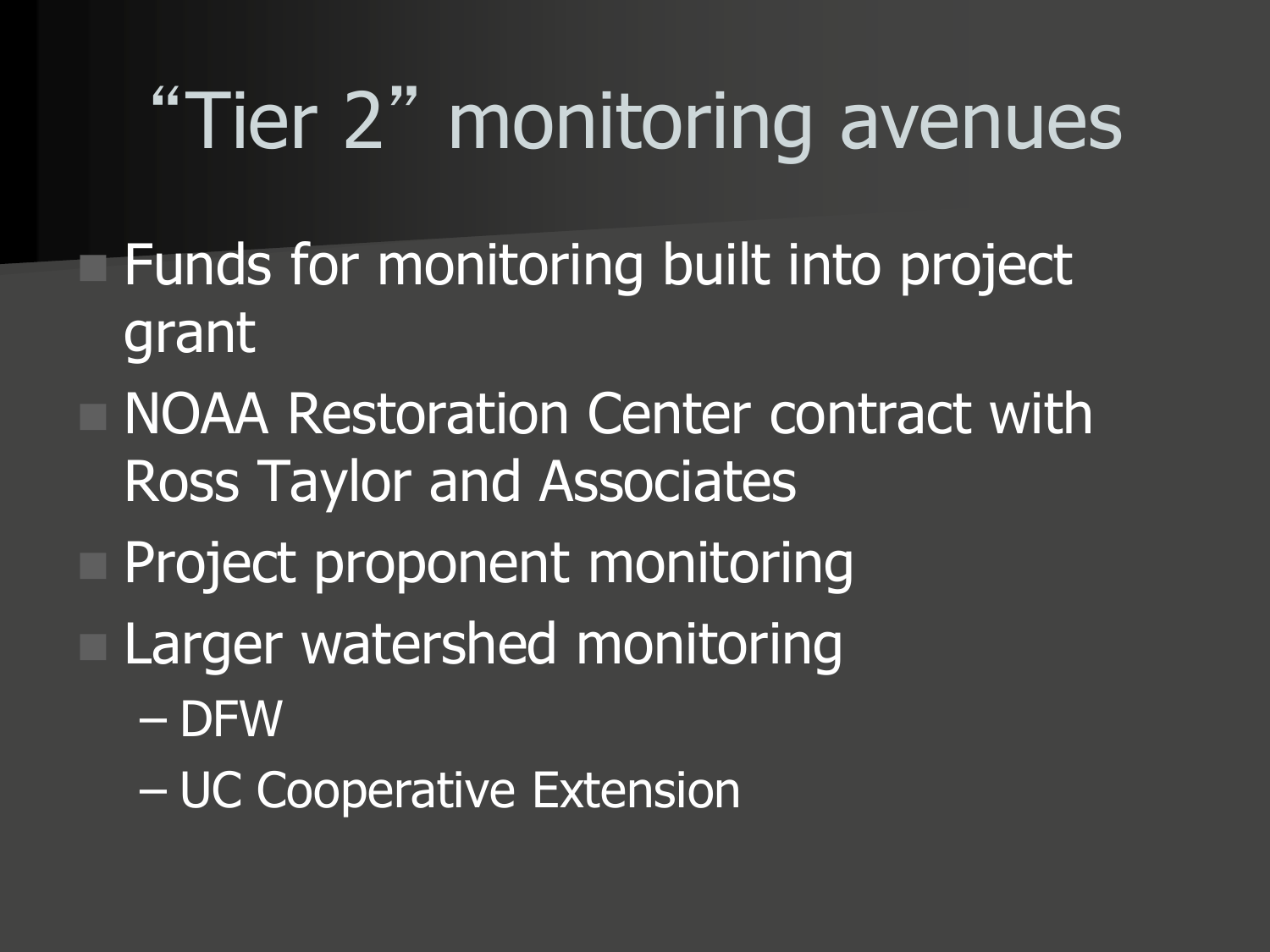### Glenbrook Gulch Dam Removal

- **Small Tributary to the Albion** River in Mendocino County
- **Earthen Dam owned by CA** State Parks
- Total Barrier- no fish presence upstream prior to project
- Fish presence immediately downstream
- .66 miles of blocked habitat upstream
- Ross Taylor and Associates conducting channel response and fish re-colonization study

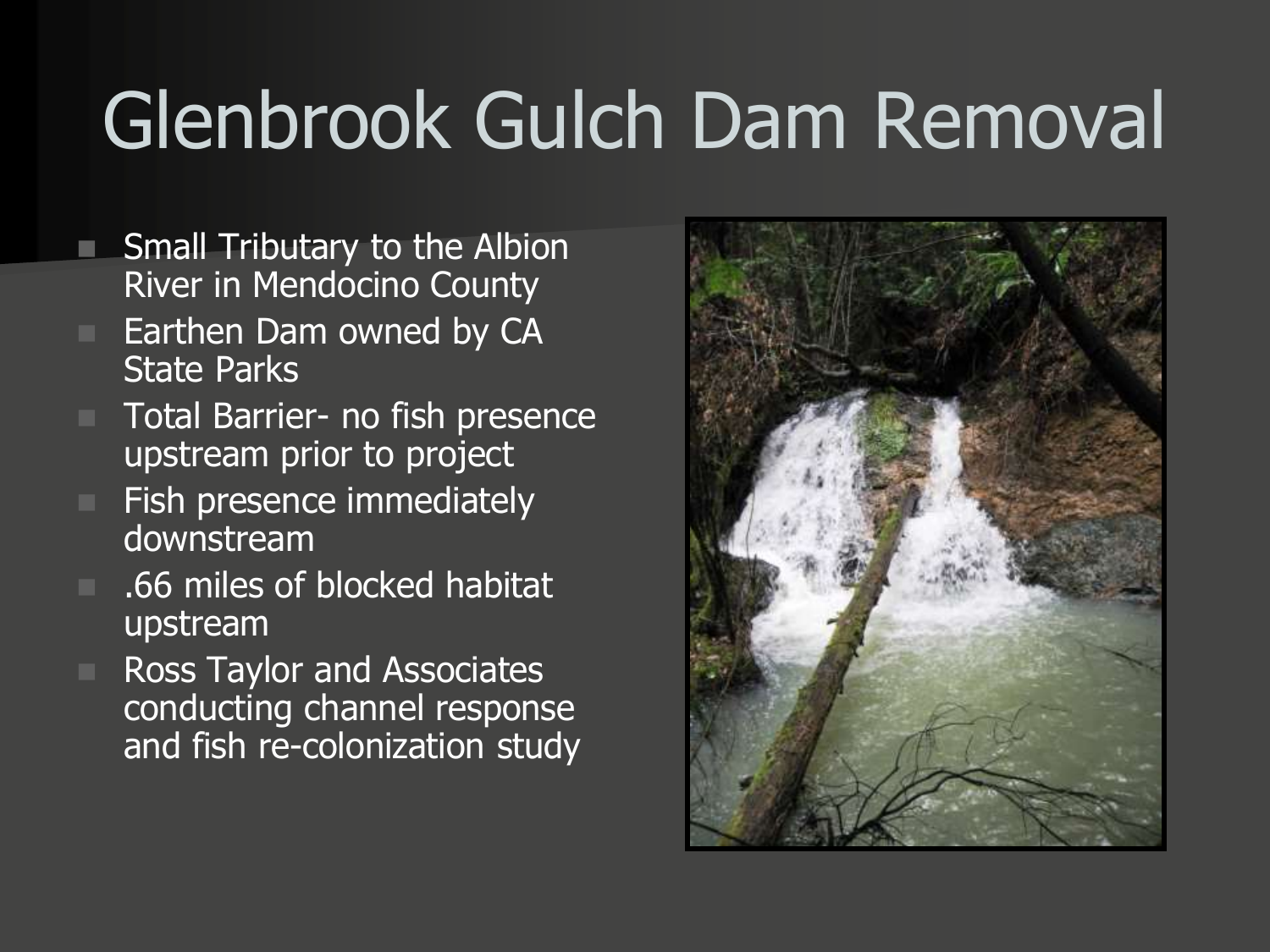#### Glenbrook Gulch12/9/10 Spawner Survey



Photo: Ross Taylor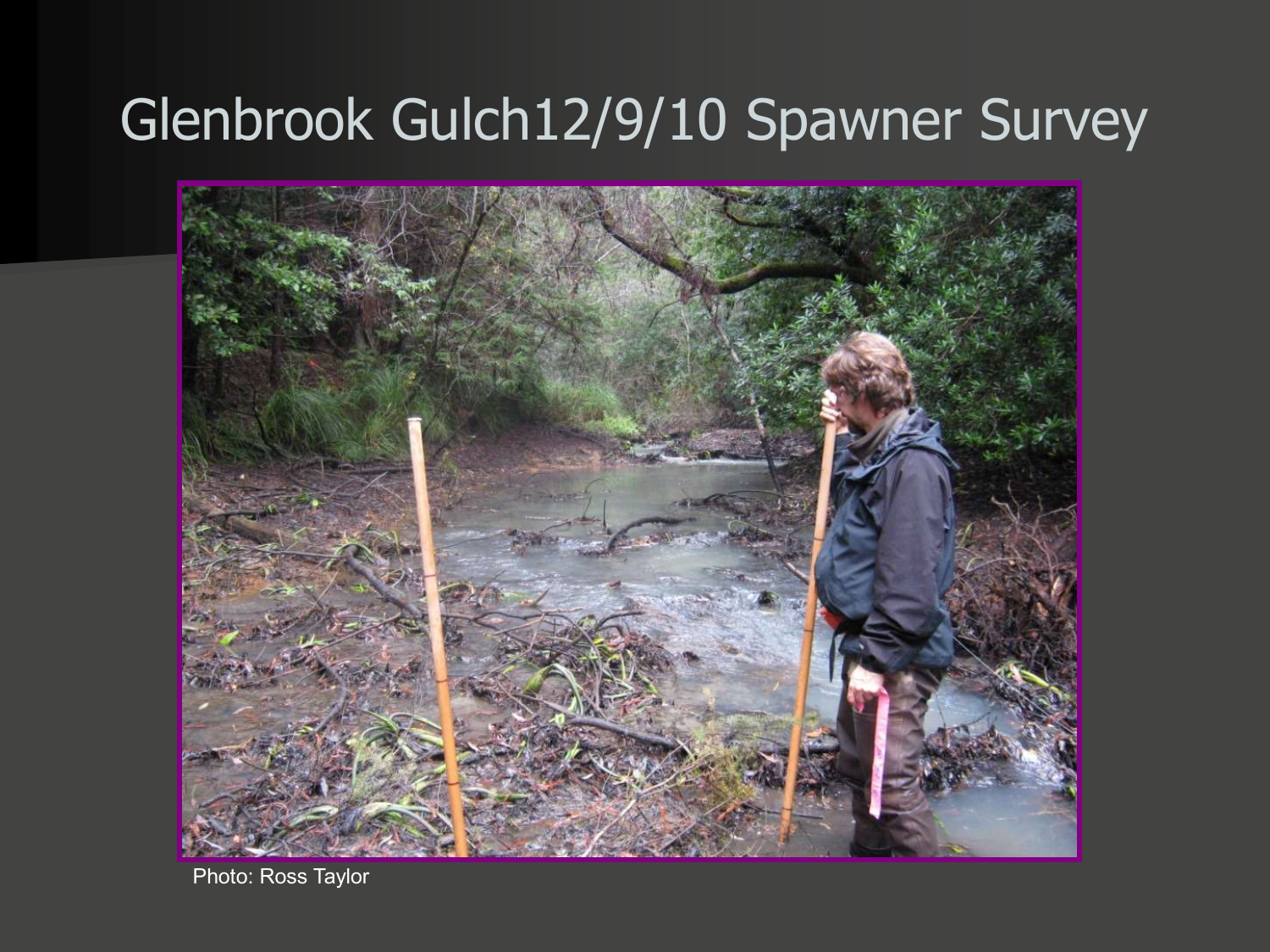#### Glenbrook Gulch 3/22/12 Spawner Survey



Photo: Ross Taylor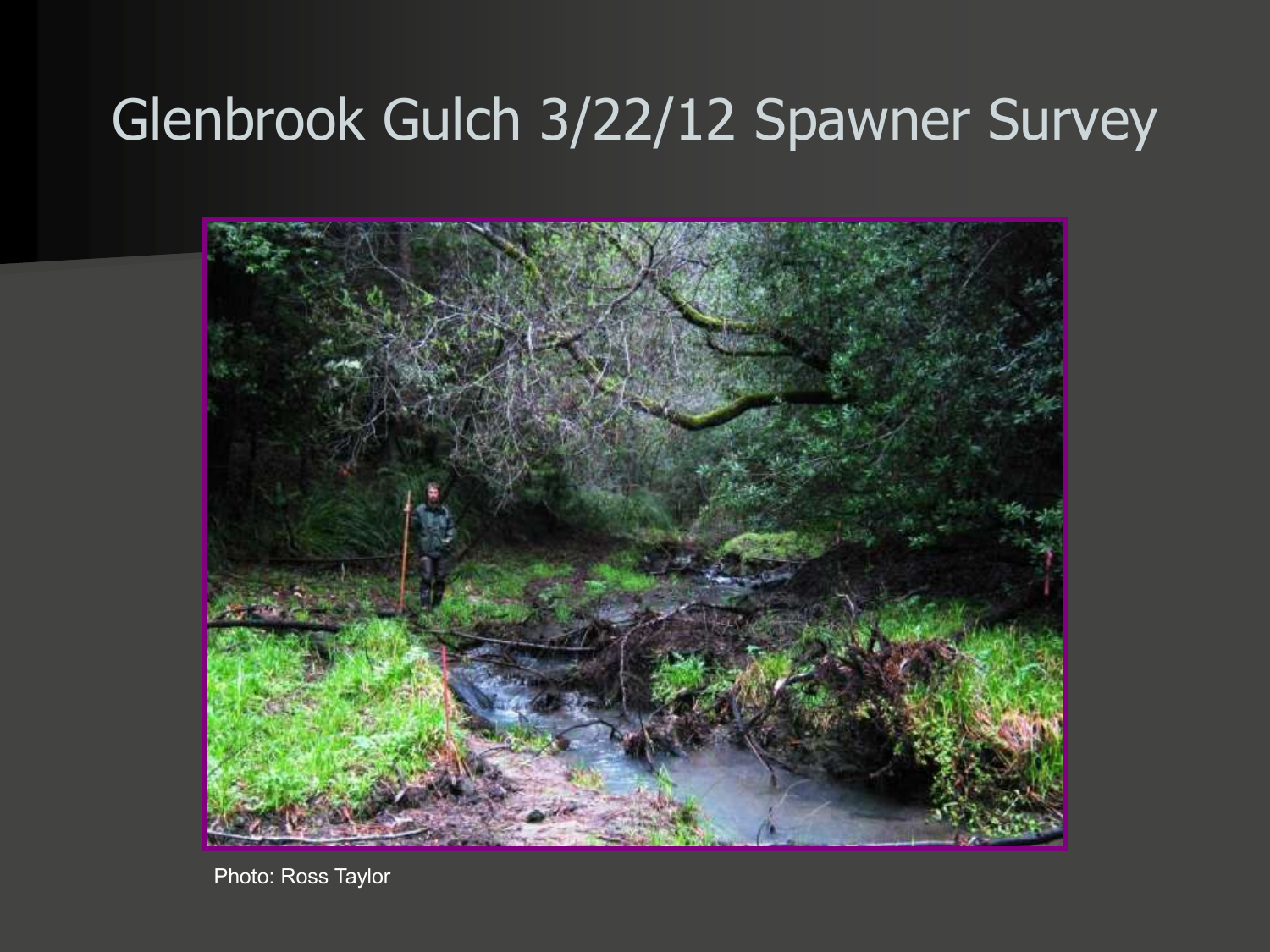#### Channel Monitoring



Graph courtesy of: Ross Taylor and Associates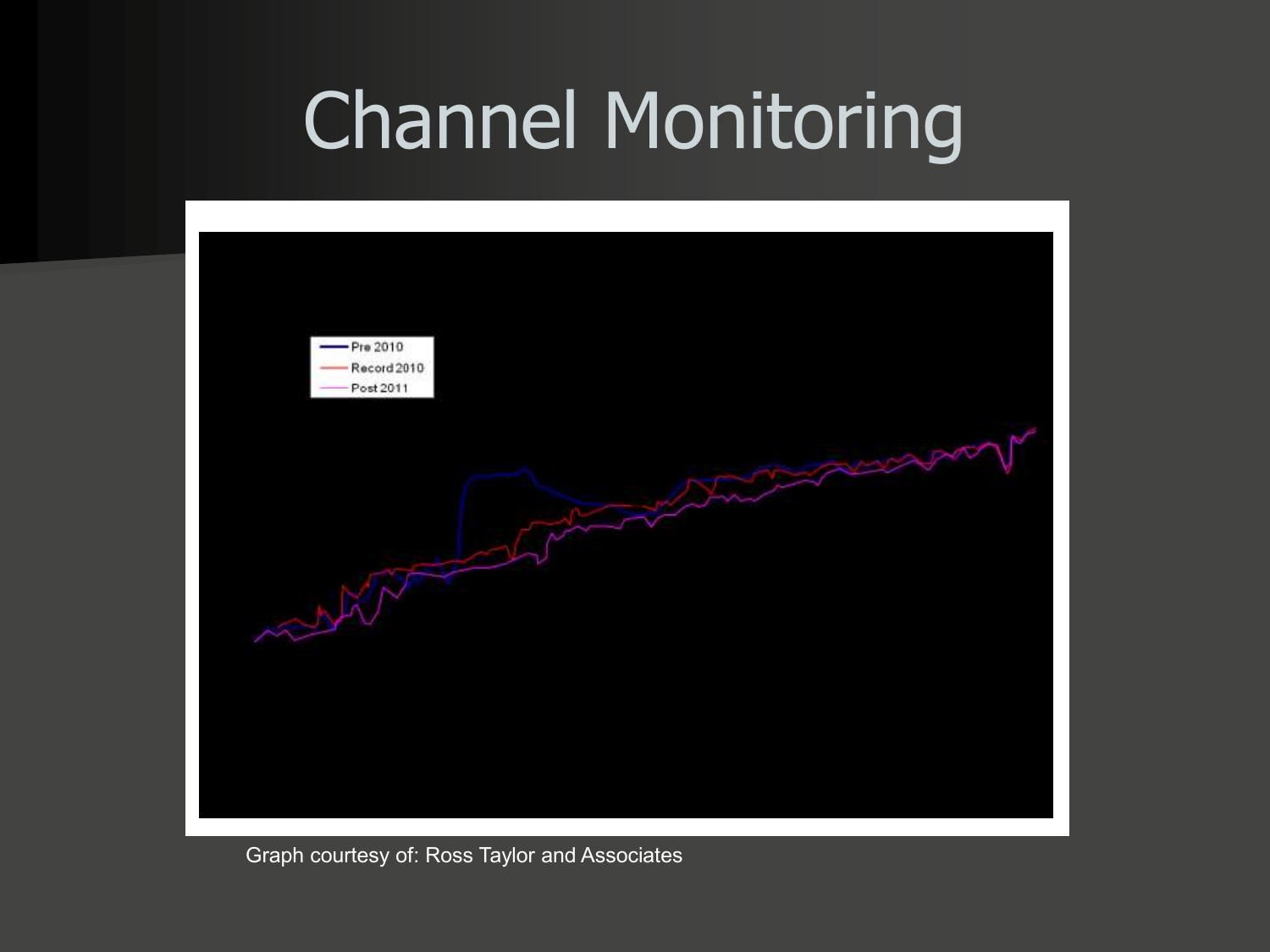#### Glenbrook Gulch Results

 Increase in Spawning substrate Coho juvenile re-colonization immediately after removal

 Increase in juvenile distribution upstream over first 3 years

- Year 1- 800ft
- Year 2- 950 ft
- Year 3- 1250 ft

□ 3<sup>rd</sup> winter spawners upstream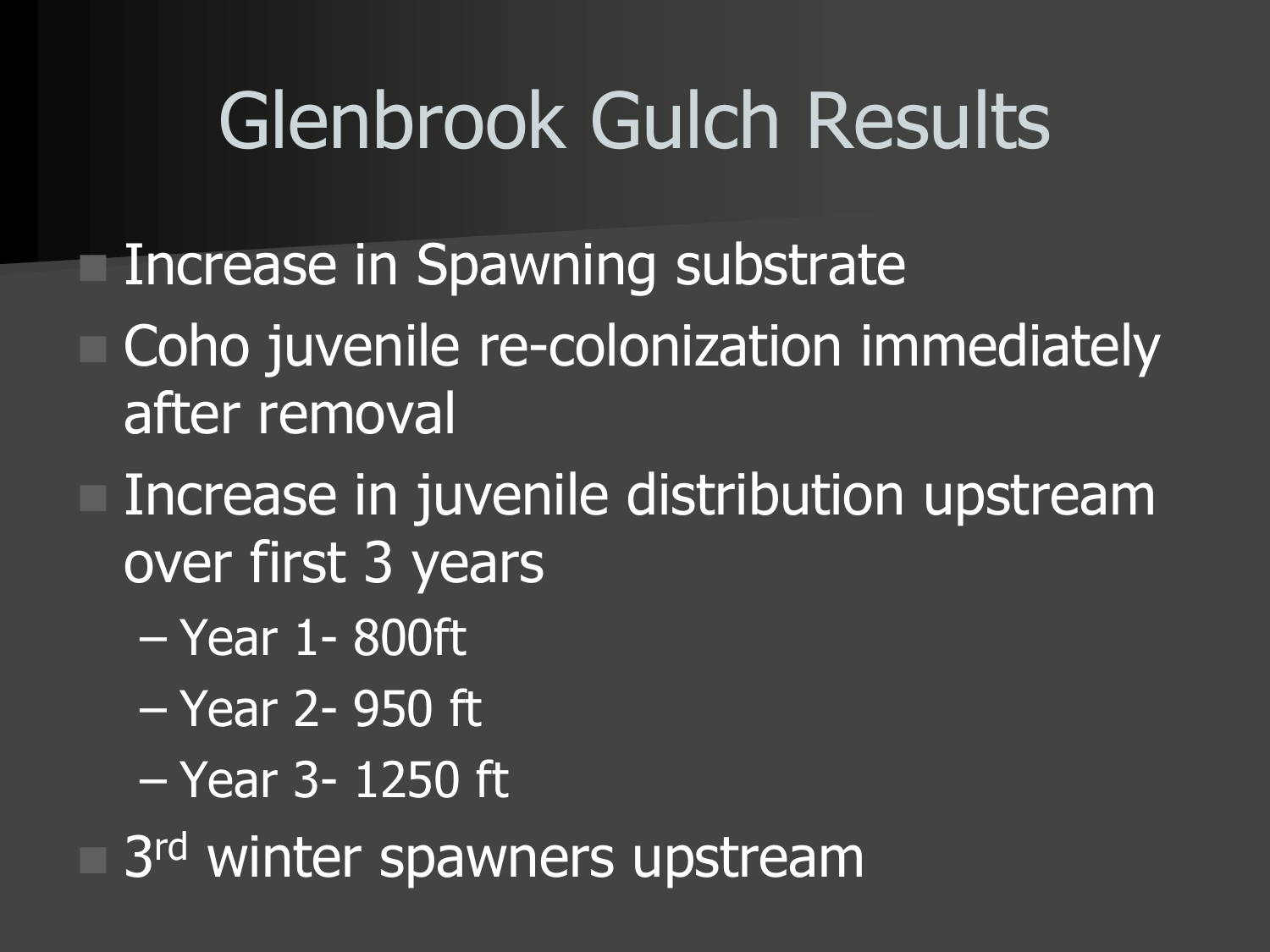#### Coho Redd In Glenbrook Gulch



Photo: Ross Taylor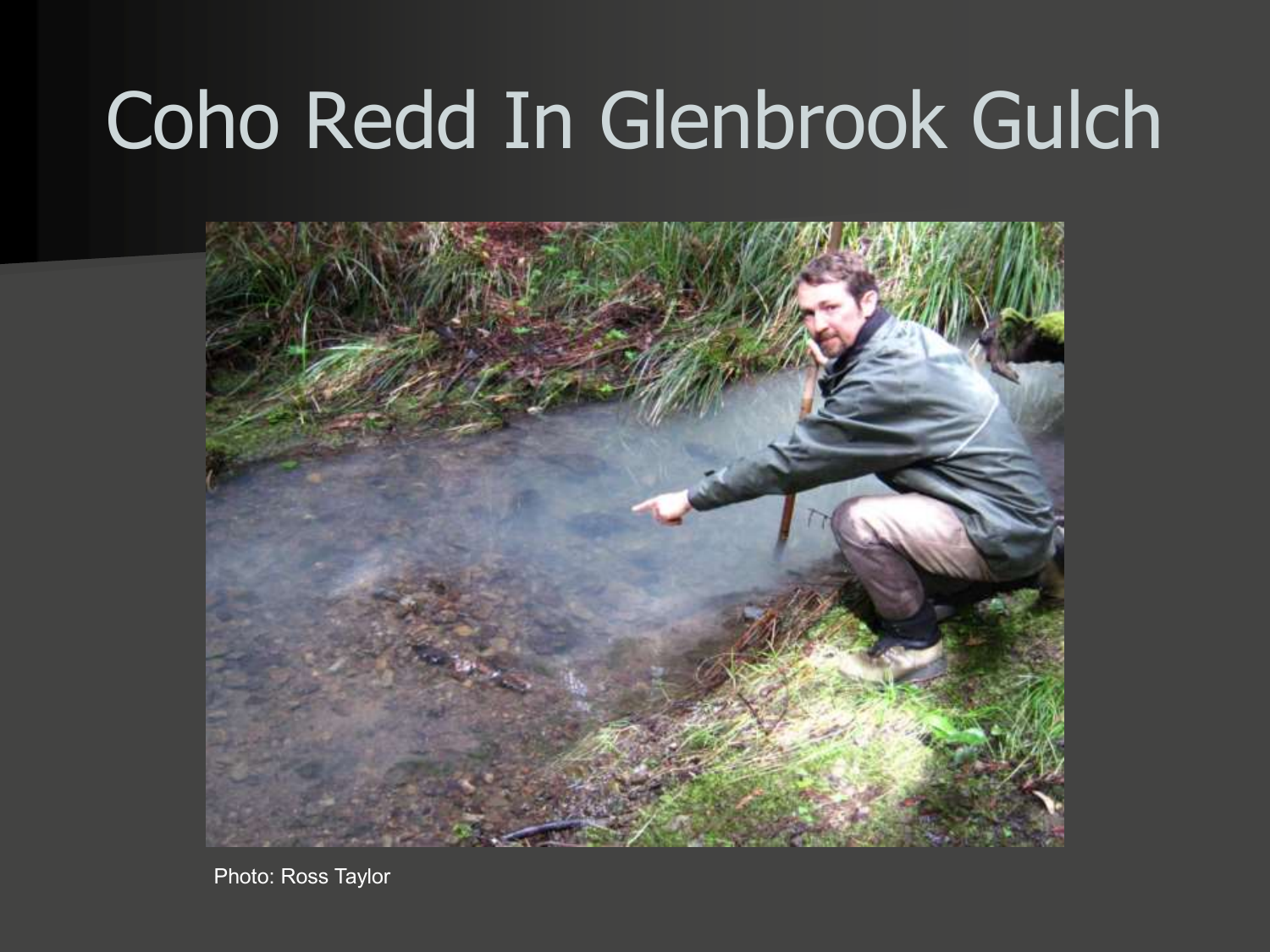### Ryan Creek Barrier Removals

- **Mendocino County Culvert**
- Tributary to the Eel River, Outlet Creek
- Longest Run of coho salmon in California
- Only one brood year of coho
- 440 coho juveniles relocated during county crossing construction 2011



Photo: Christine Jordan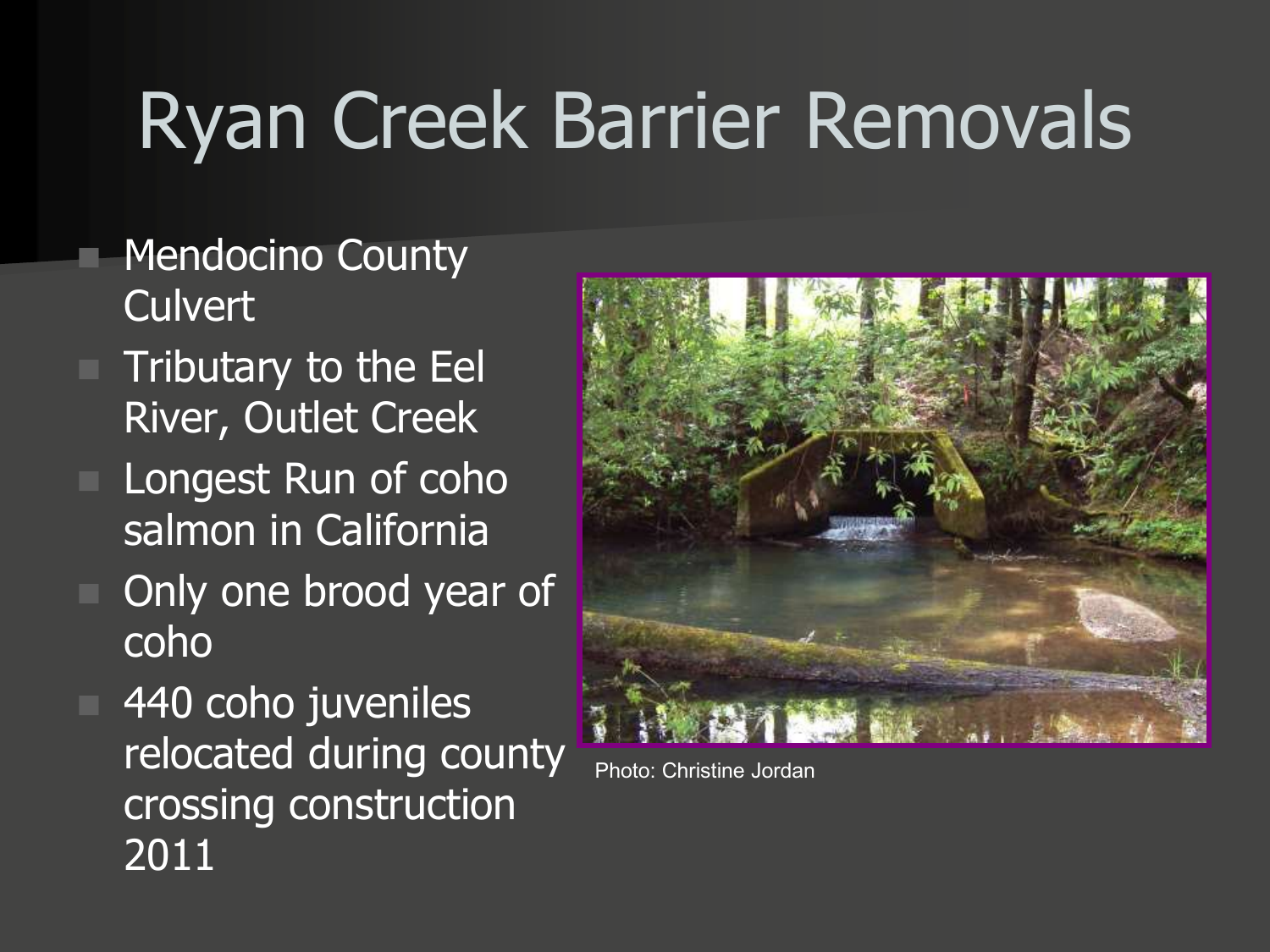#### Ryan Creek Barrier Removals



New bottomless arch culvert

Habitat in Ryan Creek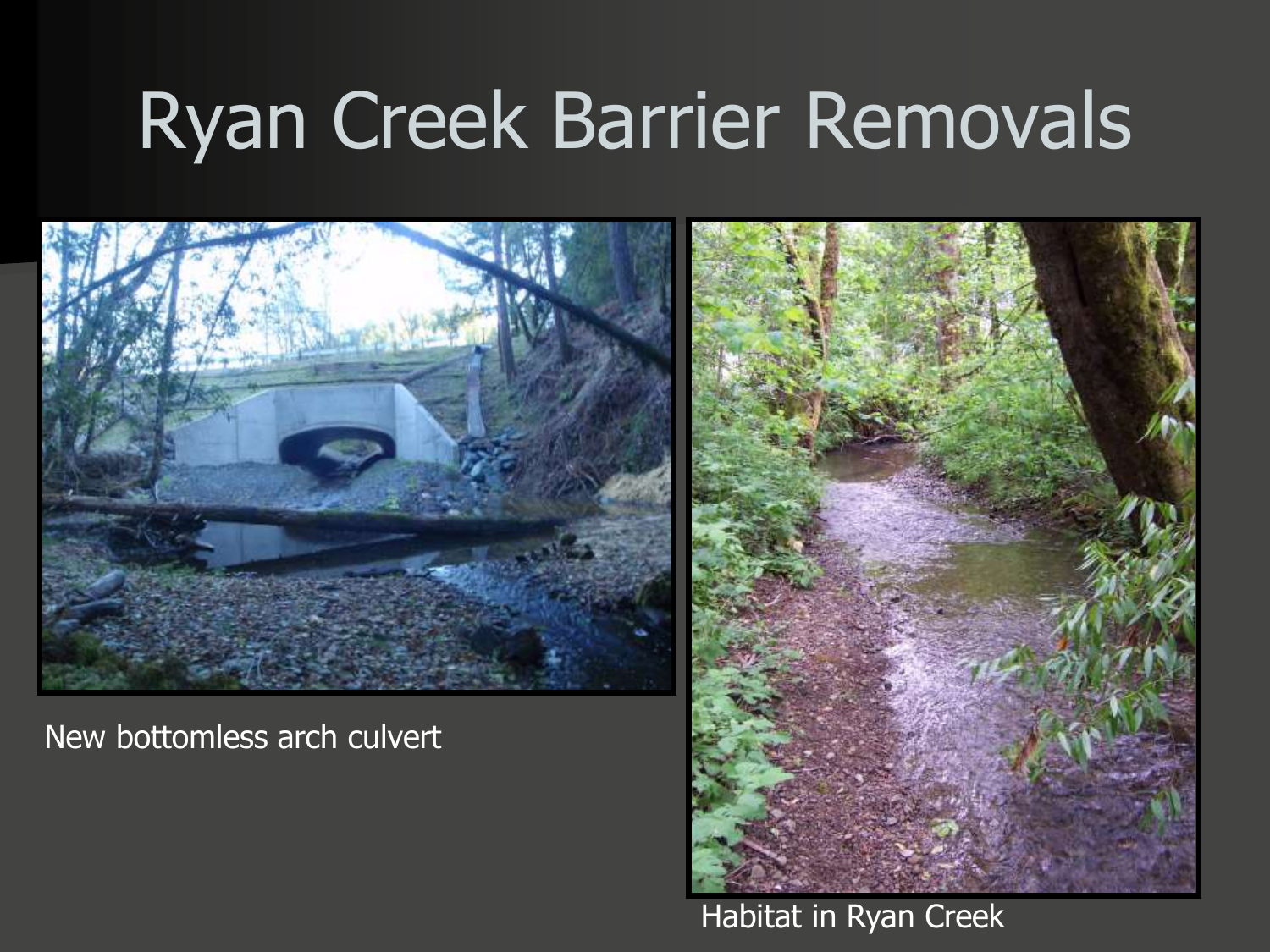**Ryan Chinook Salmon upstream of barrier 1 week after project completion** 

9/24/2012 12:00:00 12:00:00 12:00:00 12:00:00 12:00:00 12:00:00 12:00:00 12:00:00 12:00:00 12:00:00 12:00:00 1

• Insert Photo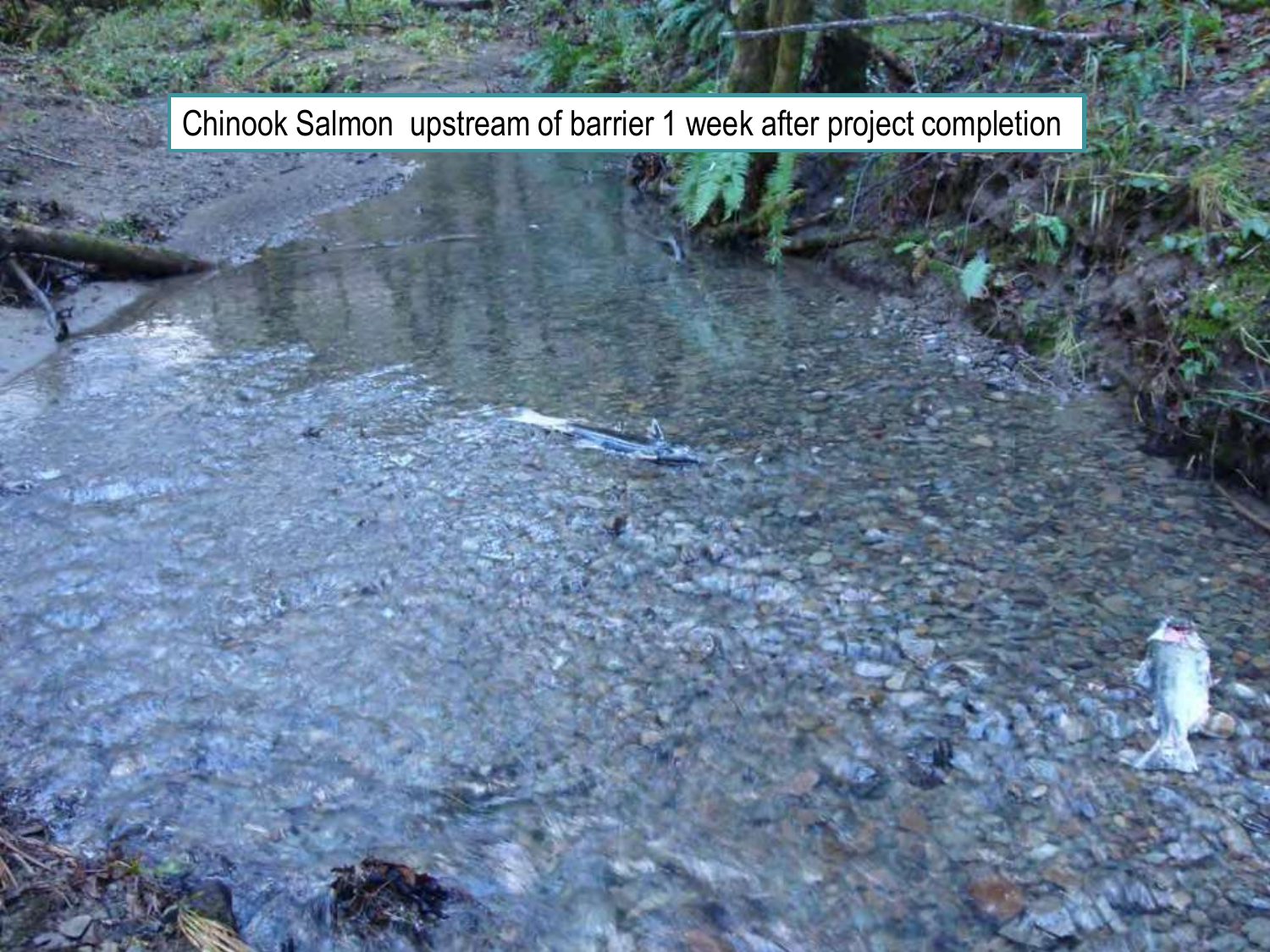#### Ryan Creek Barrier Removals

 Chinook observed "passing" through bottomless arch immediately after removal Coho return in winter 2013-2014 – 35 total redds in project reach – 6 redds upstream of barrier sites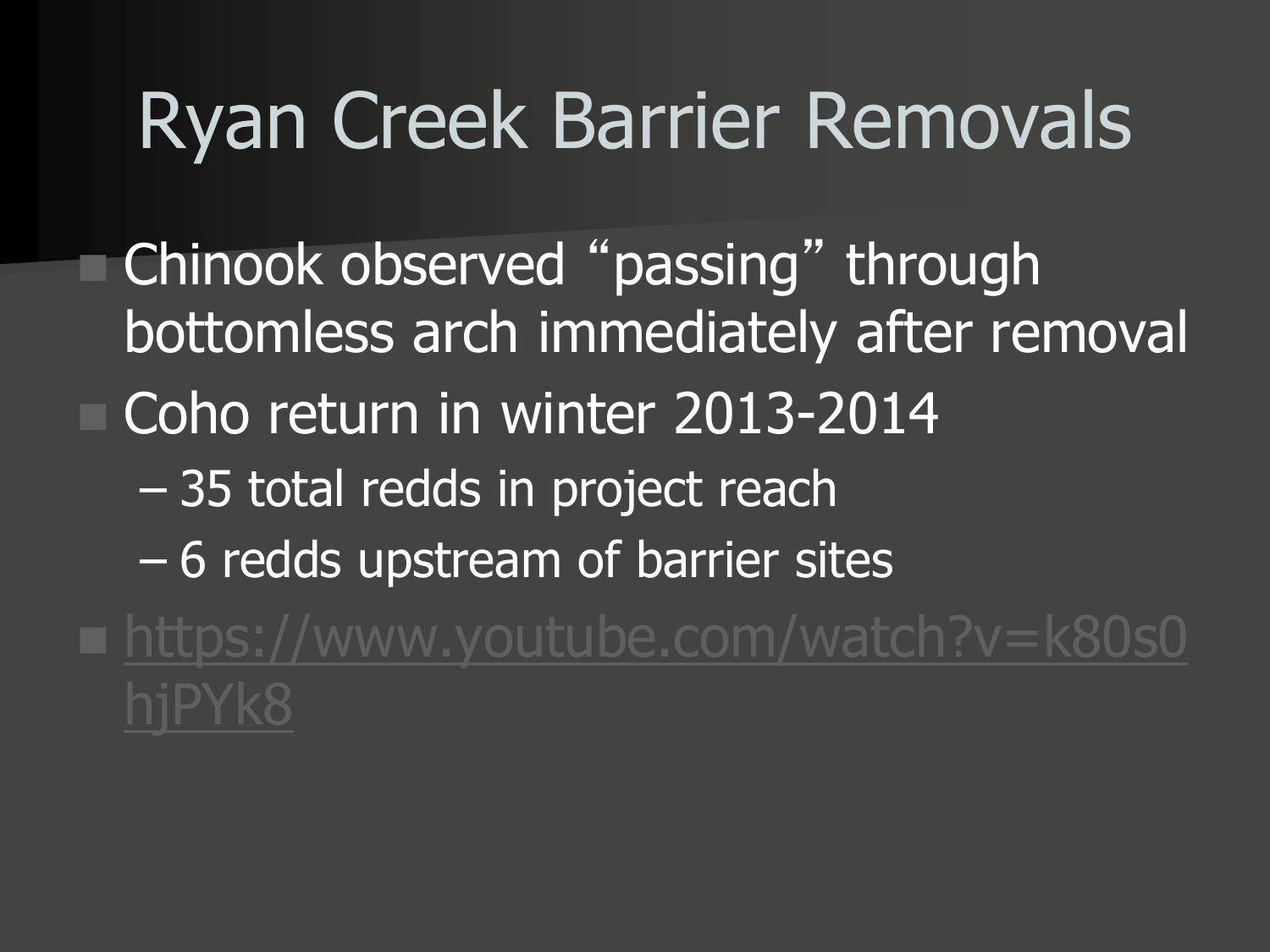#### Hostler Creek Dam Removal



- -Tributary to Trinity River
- -Hoopa tribe project lead
- -2 miles blocked
- 14ft. dam removed in 2012
- -only steelhead upstream pre-project

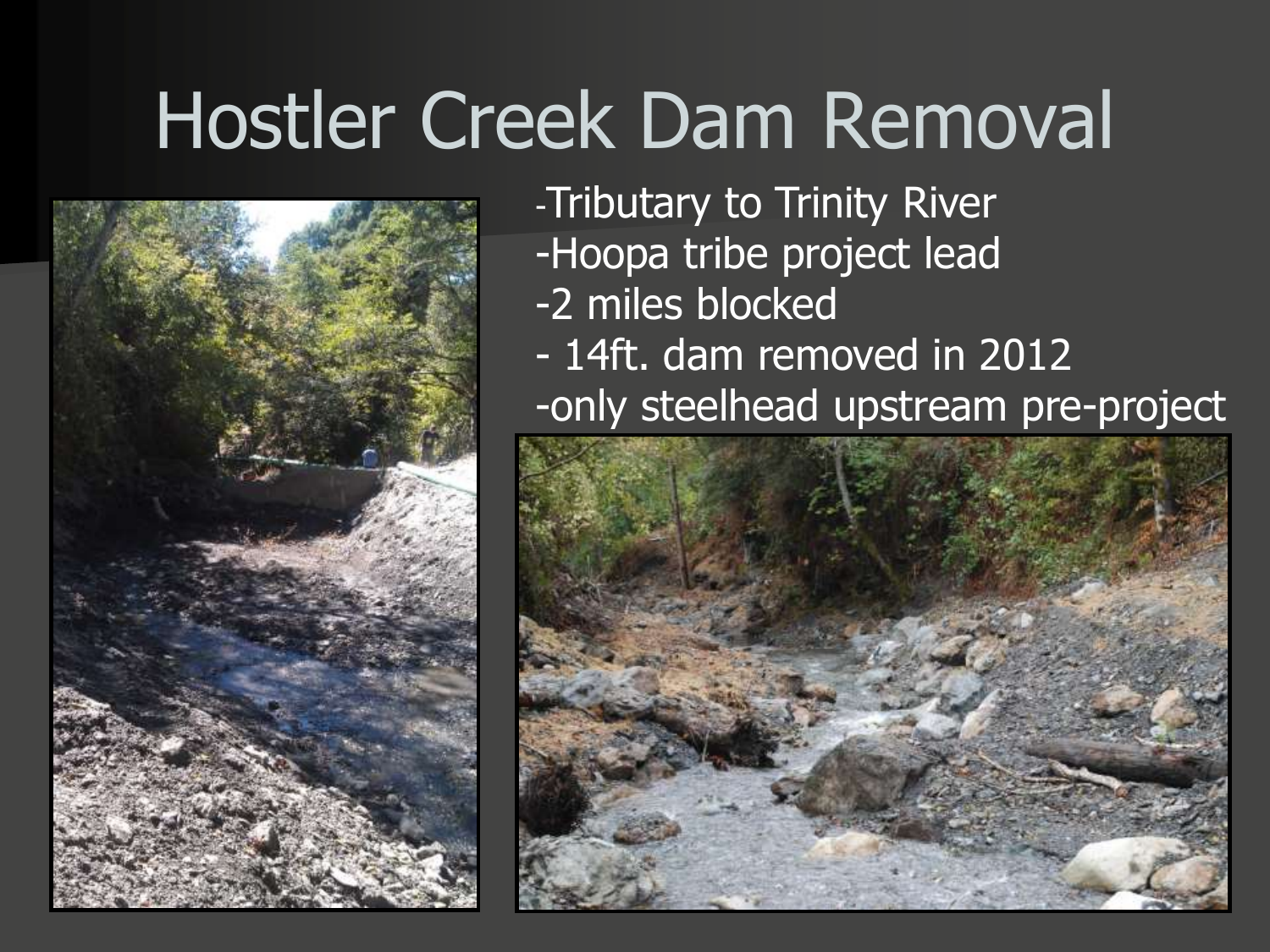#### Hostler Creek Dam Removal

- Now steelhead, chinook, coho rearing upstream of barrier site
- Initial survey 32 juvenile coho in first 0.75 miles= $>$  rough extrapolate to 1.5 miles = 128 juvenile coho
- **Est. over 100 of chinook juveniles** 
	- Est. 2000 steelhead outmigrants (from fyke trap above barrier)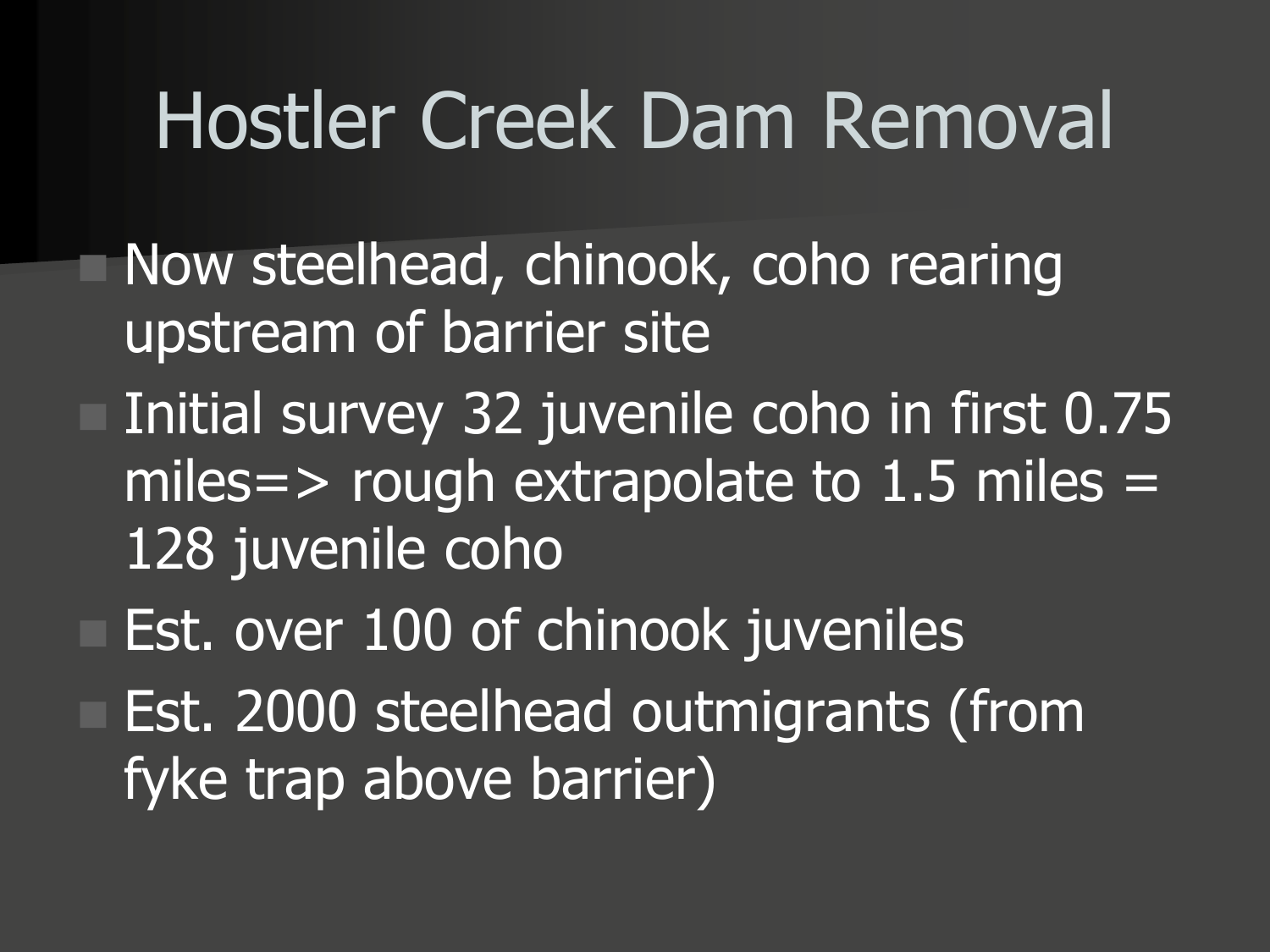#### Willow Creek Bridge Replacement

- Tributary to the Lower Russian River, Sonoma County
- Important for Russian River broodstock program and recovery of Russian River coho
- Road Crossing barrier
- Documented total barrier to fish passage
- Owned by CA State Parks
- Blocked  $\sim$ 6 miles habitat for coho and steelhead
- Removed and Replaced with a clearspan bridge in summer 2011



Willow Creek Crossing before replacement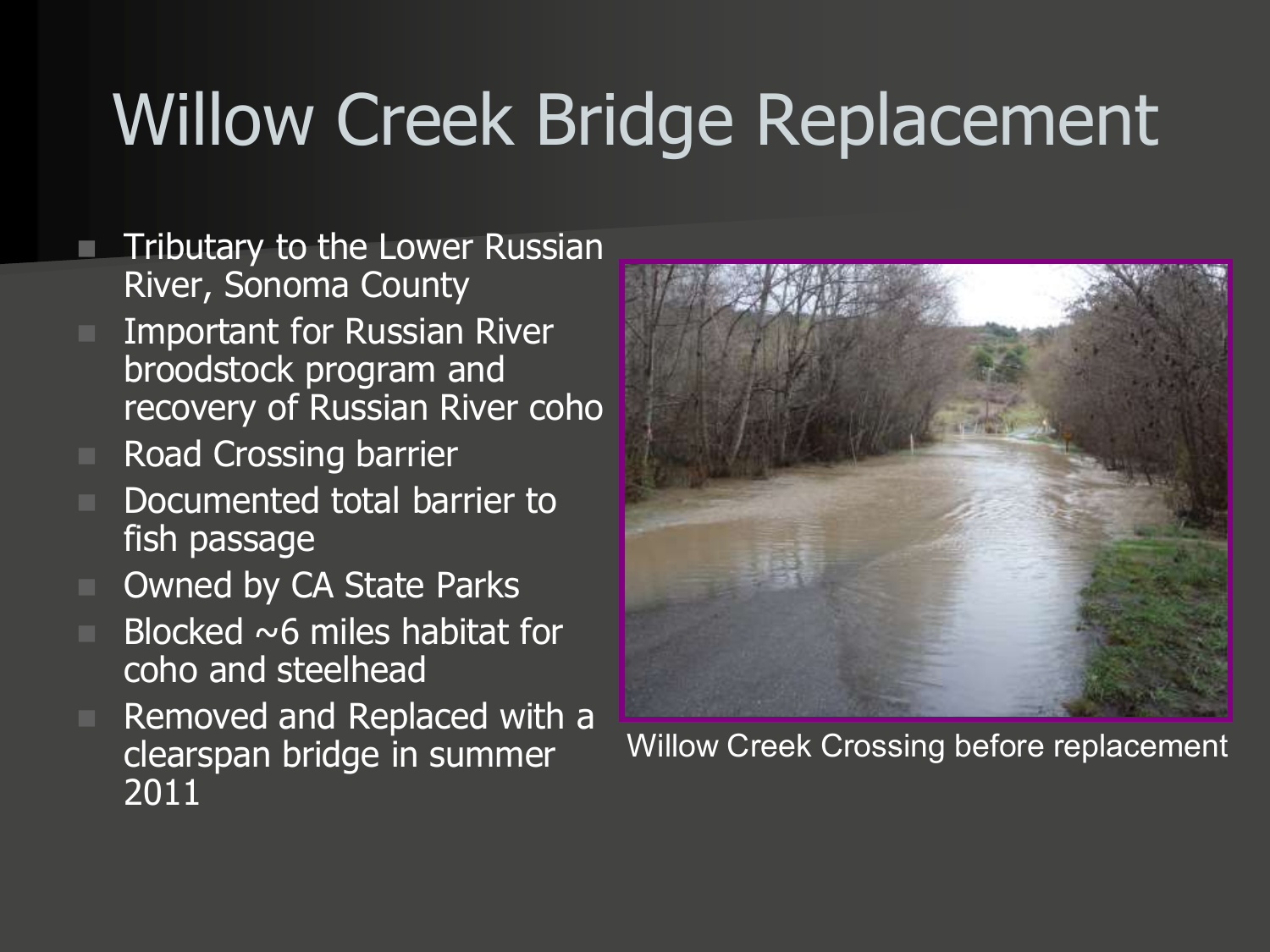# Willow Creek Bridge

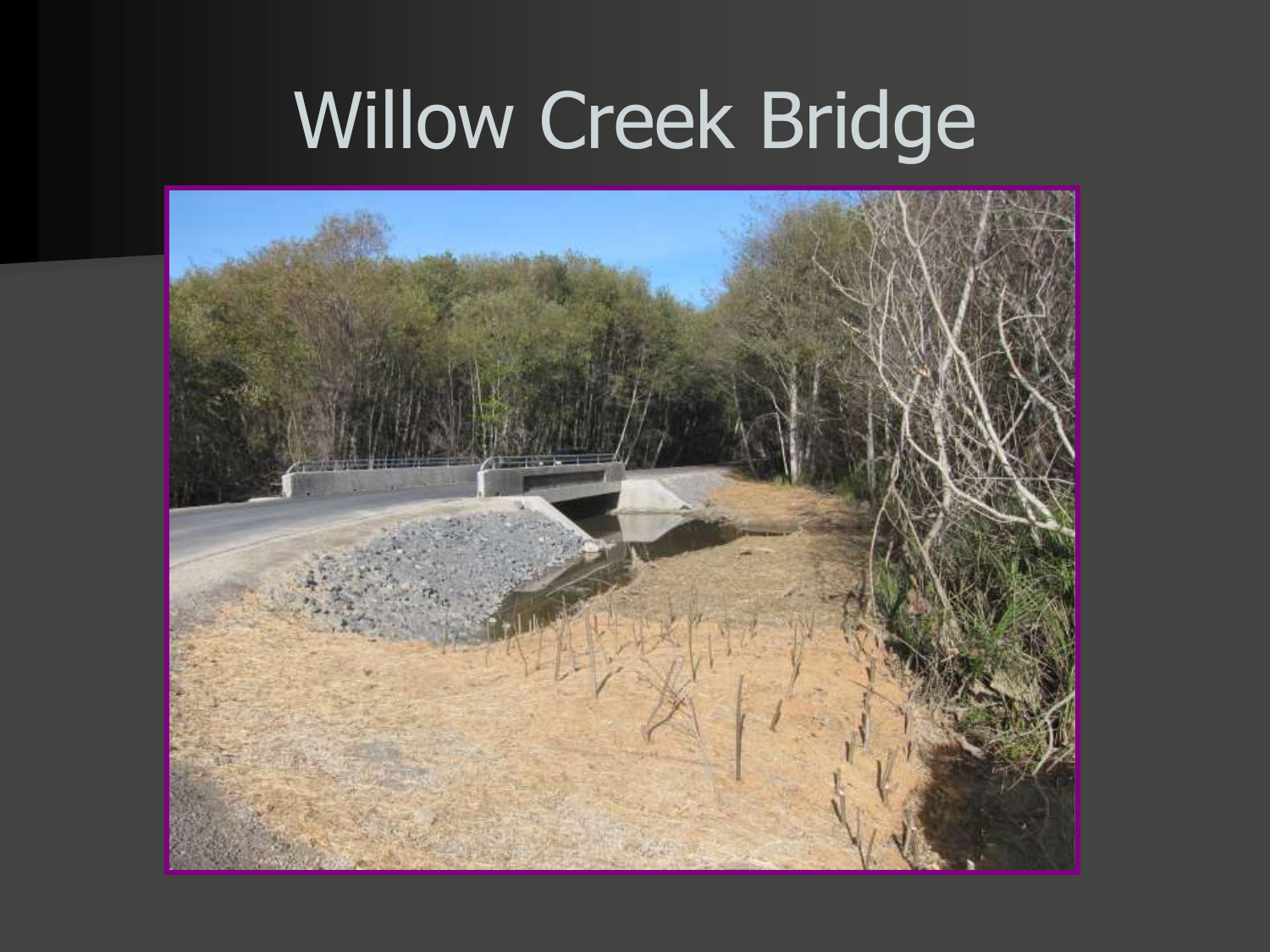#### Willow Creek habitat

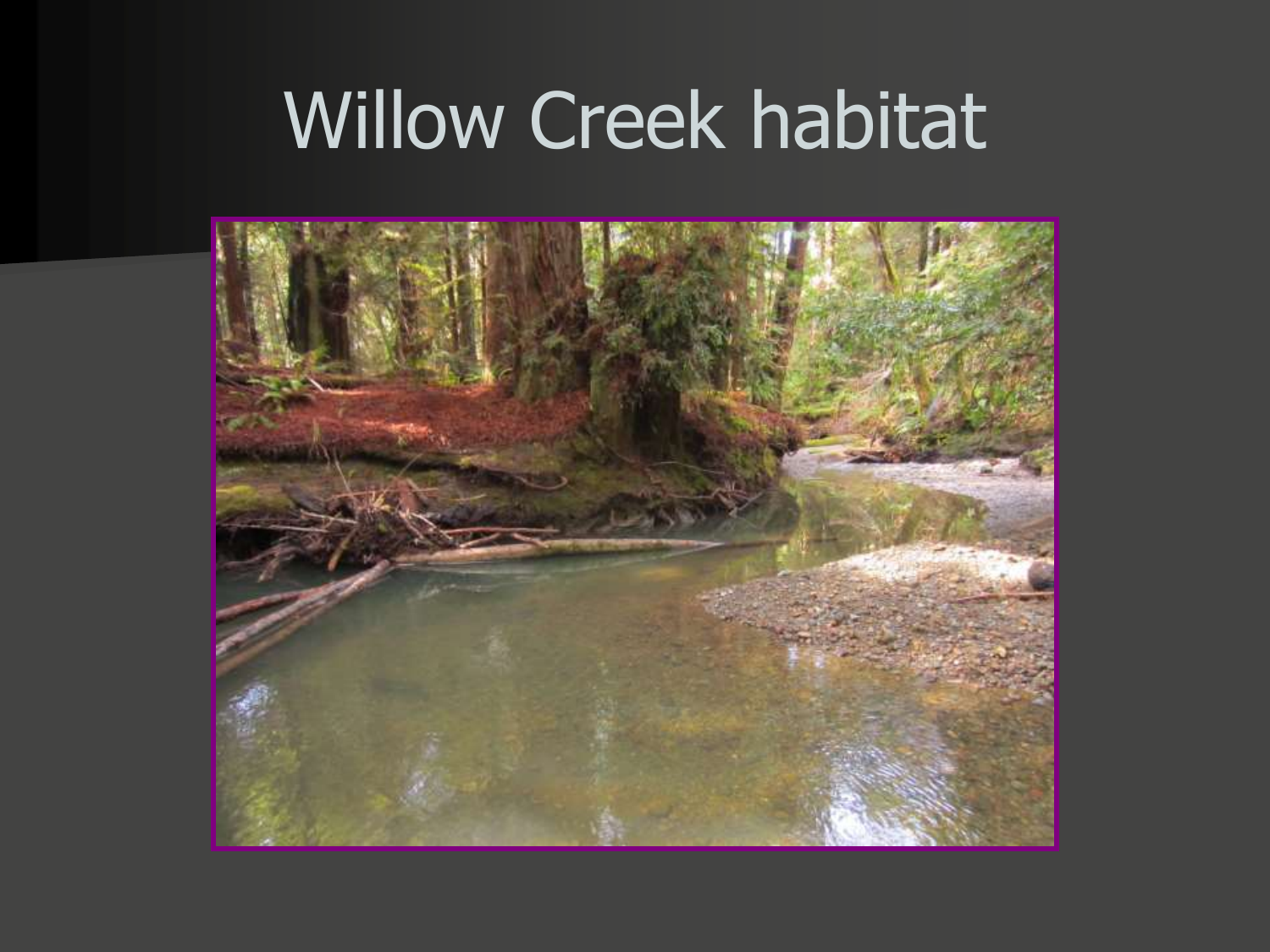#### Willow Creek Barrier Removal

- **Spawner Surveys conducted first winter** after barrier removal(2012)
- **10 adult salmonids observed upstream of** the barrier site in winter 2012-2013
	- 5 coho jacks with clipped adipose fins (Russian River Broodstock)
	- 5 wild male steelhead
	- 2 steelhead redds
	- Juvenile coho released from broodstock observed throughout stream
	- Continued monitoring by Russian River Broodstock program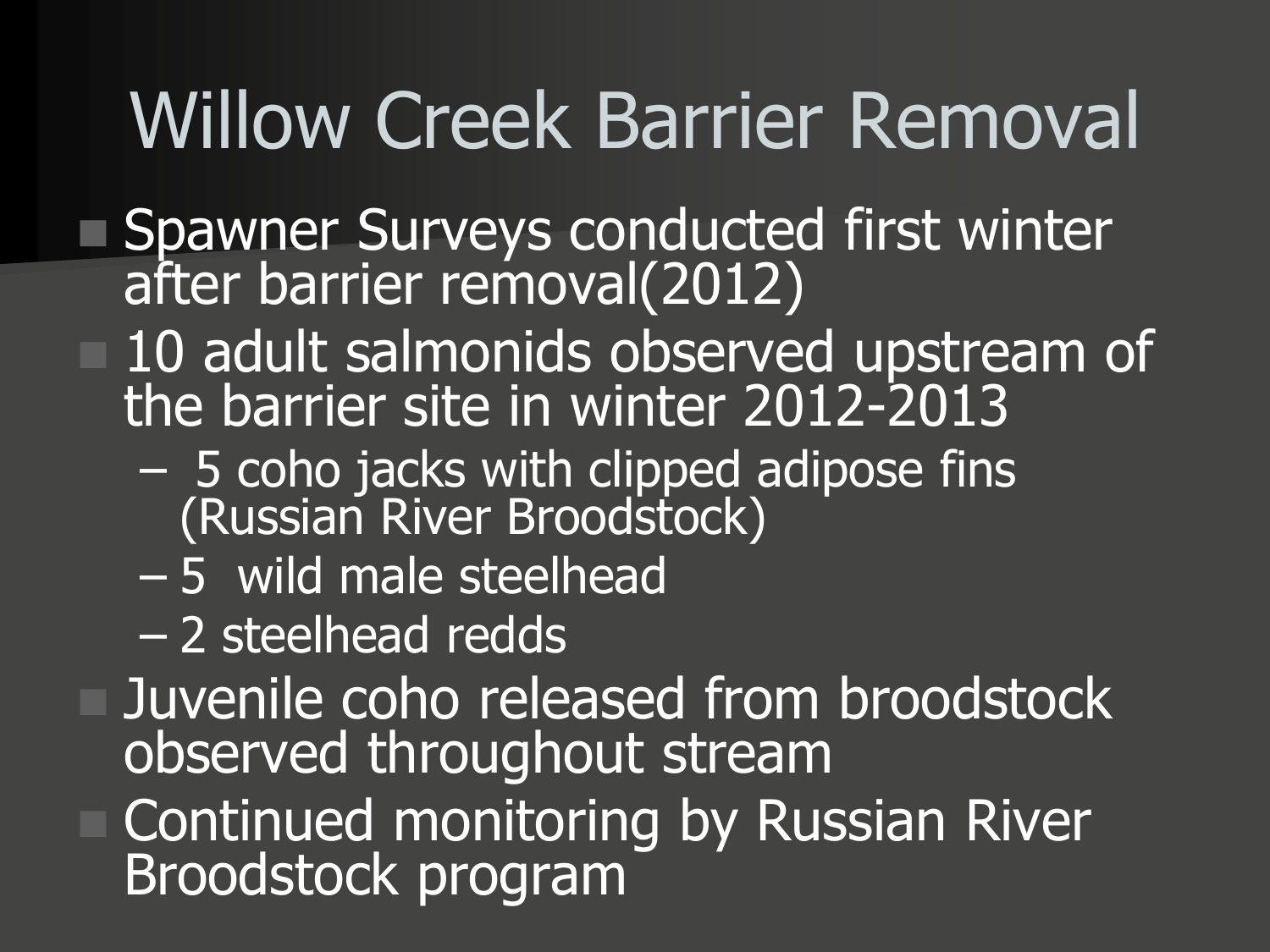Essex Gulch pre-project monitoring Caltrans/County/private barrier complex **Tributary to Mad River**  4 miles of habitat blocked 2014 monitoring (Ross Taylor) – Documented ample flow even during drought – Habitat is high quality

– 29 coho and 32 cuthroat in 3 pools downstream of barrier

– Very low numbers of cutthroat upstream, 0 coho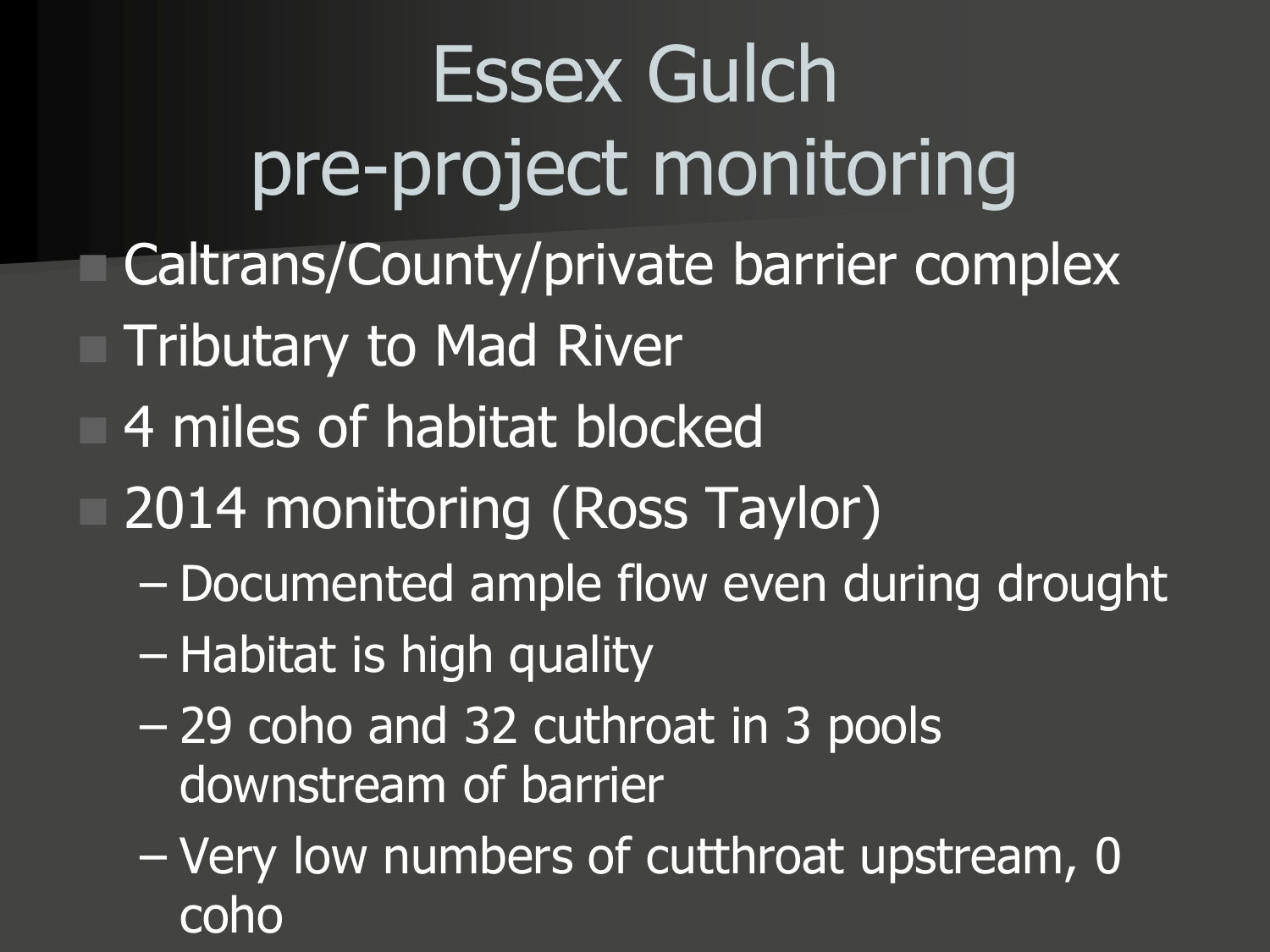#### Ideas for Discussion Monitoring Fish Response

- **Presence/Absence before and after barrier removally** 
	- Simple/Inexpensive
	- best for project sites that are total barriers to passage (no fish upstream)
	- Observations fish passing through previous barrier site
- Determining Re-colonization rates and distribution
	- Can be determined with winter spawner and summer juvenile surveys before and after project
	- Important to map distribution over time
	- Long-term (several years pre-and post project)
- Determining effects on the watershed population
	- Challenging, few opportunities
	- trapping and estimating fish abundance at multiple locations at a reach or site scale, and at a watershed scale to determine the proportion being contributed by newly available habitats.
	- Best in watersheds where there is large status and trend monitoring program
- Also important to monitor physical variables such as available habitat, habitat quality (e.g., pool number, frequency, LWD), channel slope and substrate type
- Common Restoration Technique, but few studies of fish response published in the scientific literature